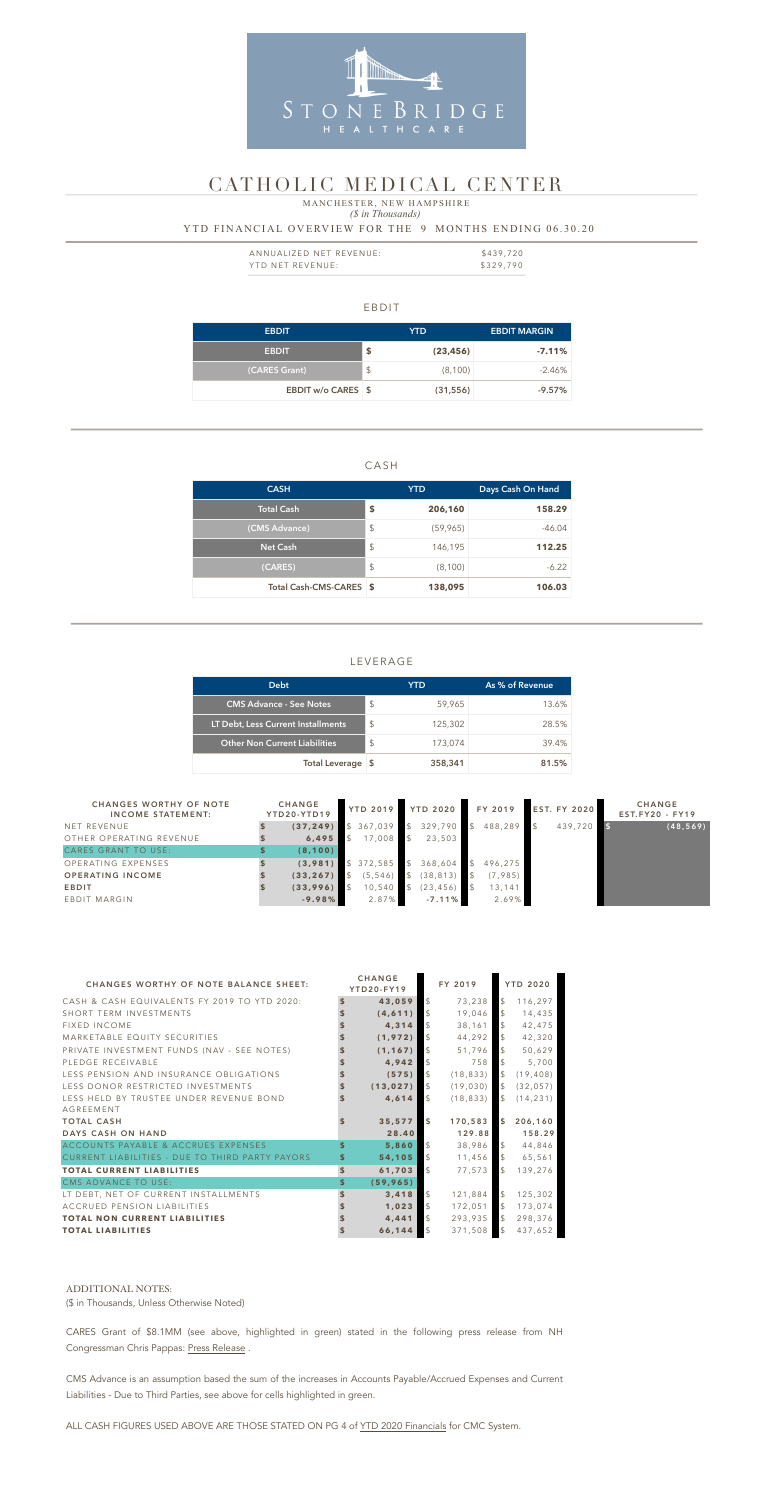

# EBDIT

### *(\$ in Thousands)*  YTD EBDIT WITH & WITHOUT CARES GRANT FOR THE 9 MONTHS ENDING 06.30.20 CATHOLIC MEDICAL CENTER

| ANNUALIZED NET REVENUE: | \$439,720 |
|-------------------------|-----------|
| YTD NET REVENUE:        | \$329,790 |

### EBDIT YTD 2020

| <b>EBDIT</b>             |               | <b>YTD</b> | <b>EBDIT MARGIN</b> |
|--------------------------|---------------|------------|---------------------|
| <b>Operating Income</b>  | $\mathcal{L}$ | (38, 813)  |                     |
| Plus Interest            | $\mathcal{L}$ | 3,298      |                     |
| <b>Plus Depreciation</b> | $\mathcal{L}$ | 12,059     |                     |
| Total EBDIT \$           |               | (23, 456)  | $-7.11%$            |

### CARES GRANT

| <b>CARES GRANT</b>         | <b>Notes</b>                         | YTD |         |
|----------------------------|--------------------------------------|-----|---------|
| <b>CARES Grant</b>         | See Notes on Pg 1 of<br>this Summary |     |         |
| <b>Total CARES Funding</b> |                                      |     | (8,100) |

### EBDIT WITHOUT CARES

| <b>EBDIT WITHOUT CARES</b> |               | YTD.      | <b>EBDIT MARGIN</b> |
|----------------------------|---------------|-----------|---------------------|
| <b>EBDIT w/ CARES</b>      |               | (23, 456) | $-7.11\%$           |
| (CARES)                    | $\mathcal{L}$ | (8,100)   | $-2.46\%$           |
| Total EBDIT w/o CARES \$   |               | (31, 556) | $-9.57\%$           |